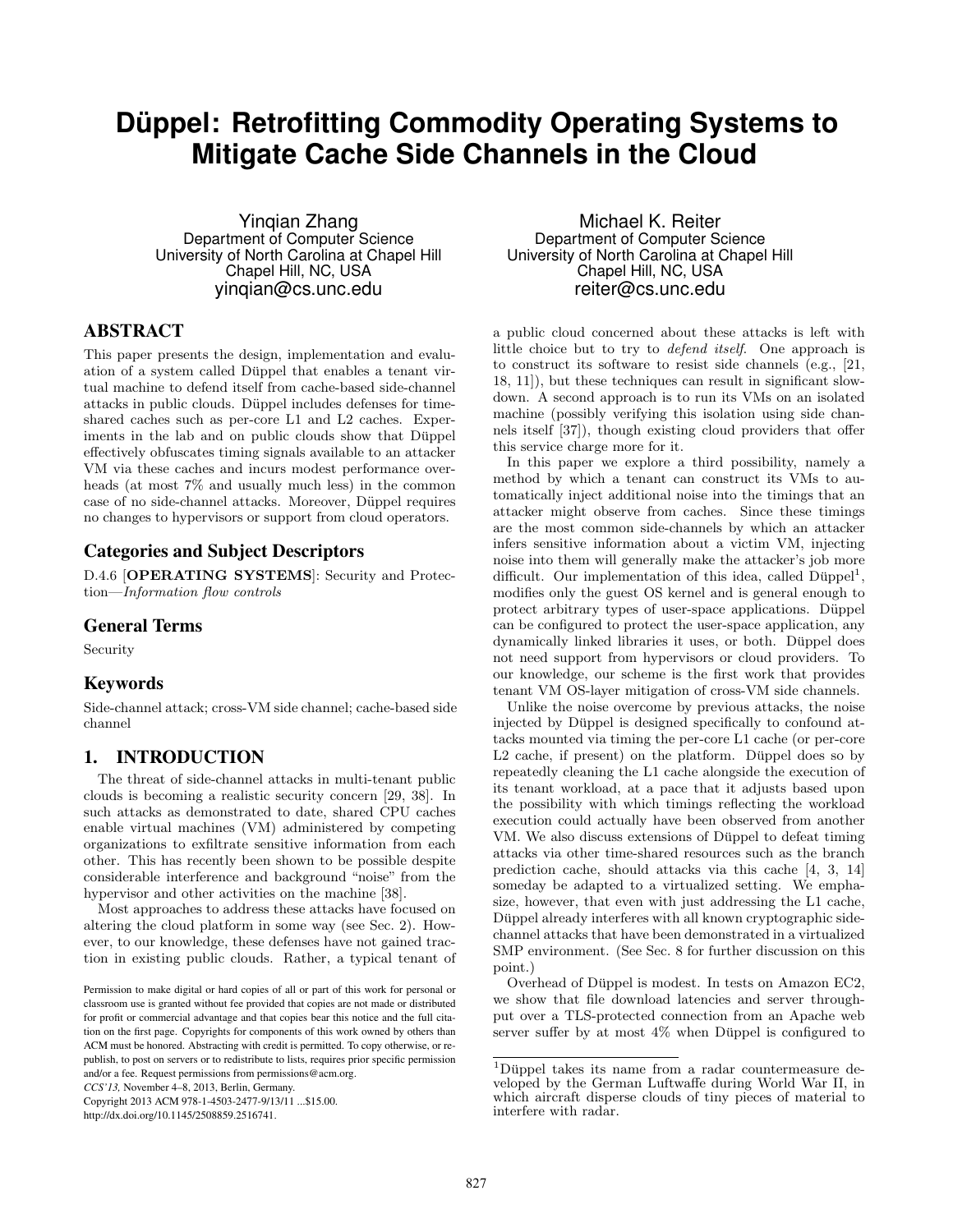protect the OpenSSL library. We also demonstrate using the PARSEC benchmarks and other programs that computational workloads suffer by up to 7% when the applications are protected by Düppel. We believe that these overheads are acceptable given the substantial challenge involved in defending against cache-based side-channels with no help from the underlying hardware or hypervisor.

The rest of this paper is organized as follows. We discuss related work in Sec. 2. We present necessary background in Sec. 3 and then present the design of Düppel in Sec. 4 and Sec. 5. We describe our implementation in Sec. 6 and its evaluation in Sec. 7. We discuss possible extensions and limitations in Sec. 8 and conclude in Sec. 9.

## 2. RELATED WORK

Side-channel attacks on CPU microarchitectures for extracting cryptographic keys from a victim entity have been studied in different contexts. The particular form of these attacks with which we are concerned are access-driven attacks, in which the attacker runs a program on the system that is performing the cryptographic operation of interest. The attacker program monitors usage of a shared hardware component to learn information about the key, e.g., the data cache [27, 25, 24, 31, 13], instruction cache [1, 2, 38], floating-point multiplier [5], or branch-prediction cache [4, 3]. Our work specifically aims at defending against accessdriven cache-based side-channel attacks in the cloud, an example of which was recently demonstrated by Zhang et al. [38].

Countermeasures to cache side-channel attacks can be applied to various layers in a computer system. In mitigating cross-VM side channels, prior works can roughly be classified into one of the following categories, based on the layer in which the countermeasure is implemented.

Hardware-layer approaches. The first category includes proposals of new cache designs by applying the idea of resource partitioning (e.g., [26, 33, 34, 12]) or access randomization (e.g., [34, 35, 16]) to mitigate timing channels in CPU caches on the hardware layer. Other works have proposed approaches to eliminate fine-grained timing sources in hardware designs [20]. Compared to implementations in other layers, hardware methods usually have lower performance overhead. However, adoption of new hardware techniques is a complex process, which may involve considerations of side effects (e.g., power consumption) and economic feasibility. Therefore, it might take years before these techniques are merged into production and finally used in clouds.

Hypervisor-layer approaches. Countermeasures in the second category intend to mitigate cache timing side channels by adapting the hypervisor. One direction along this line is to hide nuances in the program execution time, either by providing a fuzzy timer [32] or by forcing all executions to be deterministic [6]. However these approaches will exclude many applications that rely on a fine-grained timer from running in the cloud. A conceptually similar but more comprehensive solution is provided by Li et al. [19], in which all sources of timing channels a VM can observe are identified and categorized; they are mitigated either by aggregating timing events among multiple VM replicas, or by making them deterministic functions of other channels. Another direction is to partition the shared resources in the hypervisor [28, 30, 17]. In particular, Raj et al. [28] statically

partition the last level cache (LLC) into several regions and allow VMs to make use of different regions by partitioning physical memory pages accordingly. Kim et al. [17] improved the performance by dynamically partitioning the LLCs and extended the protection to L1 cache as well.

OS-layer approaches Previous OS-layer approaches were mostly proposed to defend against cross-process side-channel attacks, e.g., [27, 31, 13]. To our knowledge, our approach is the first to modify the OS layer to mitigate cross-VM side channels.

Application-level approaches. The last approach is to construct side-channel resistant software implementations. For example, the program counter security model [21, 11] eliminates key-dependent control flows by transforming the software source code. Other efforts focus on side-channel free cryptographic implementations (e.g., [18]). These approaches incur significant overheads in some cases (e.g., Coppens et al. [11] indicate up to  $24 \times$ ).

# 3. BACKGROUND

## 3.1 CPU Caching Architectures

Modern CPU microarchitectures extensively make use of hardware caches to speed up expensive operations. The hardware caches on an x86 platform may include data caches, instruction caches, translation lookaside buffers (TLB), trace caches, branch target buffers (BTB) in the branch prediction unit, etc. These caches are similar in their functionalities. The most commonly known caches are data and instruction caches sitting between the processor cores and the main memory, establishing a storage hierarchy in which each level stores the interim data for the next level storage system for quick reference. Most contemporary multi-core processors are equipped with separate L1 data and instruction caches for each core, plus one (or two) unified LLC for the whole CPU package. In some Intel CPUs, a unified L2 cache exists per core, mediating data exchange between L1 caches and the LLC. Modern cache sizes range from several kilobytes (KB) to several gigabytes (GB). They are usually organized as a sequence of blocks denoted cache lines with fixed size. Caches are usually set-associative. A w-way set-associative cache is partitioned into  $m$  sets, each with  $w$  lines of size  $b$ . If the size of the cache is denoted by c, we have  $m = c/(w \times b)$ .

## 3.2 Cache-based Side-Channel Attacks

A technique commonly used in cache-based access-driven side-channel attacks is the prime-probe protocol. Although in previous works, the attacker and victim in this protocol would typically be OS processes, we describe the protocol here with the attacker and defender being virtual machines, to illustrate the threats relevant to the cloud.

In a prime-probe protocol, as introduced by Osvik et al.  $[25]$ , a VCPU (a virtual CPU belonging to a VM) U of the attacker's VM spies on a victim's VCPU V by measuring the cache load in a given cache in the following manner:

prime: U fills one or more cache sets.

IDLE:  $U$  waits for a prespecified PRIME-PROBE interval while the cache is utilized by  $V$ .

PROBE:  $U$  times the duration to refill the same cache sets with the same data to measure  $V$ 's cache activity on those sets.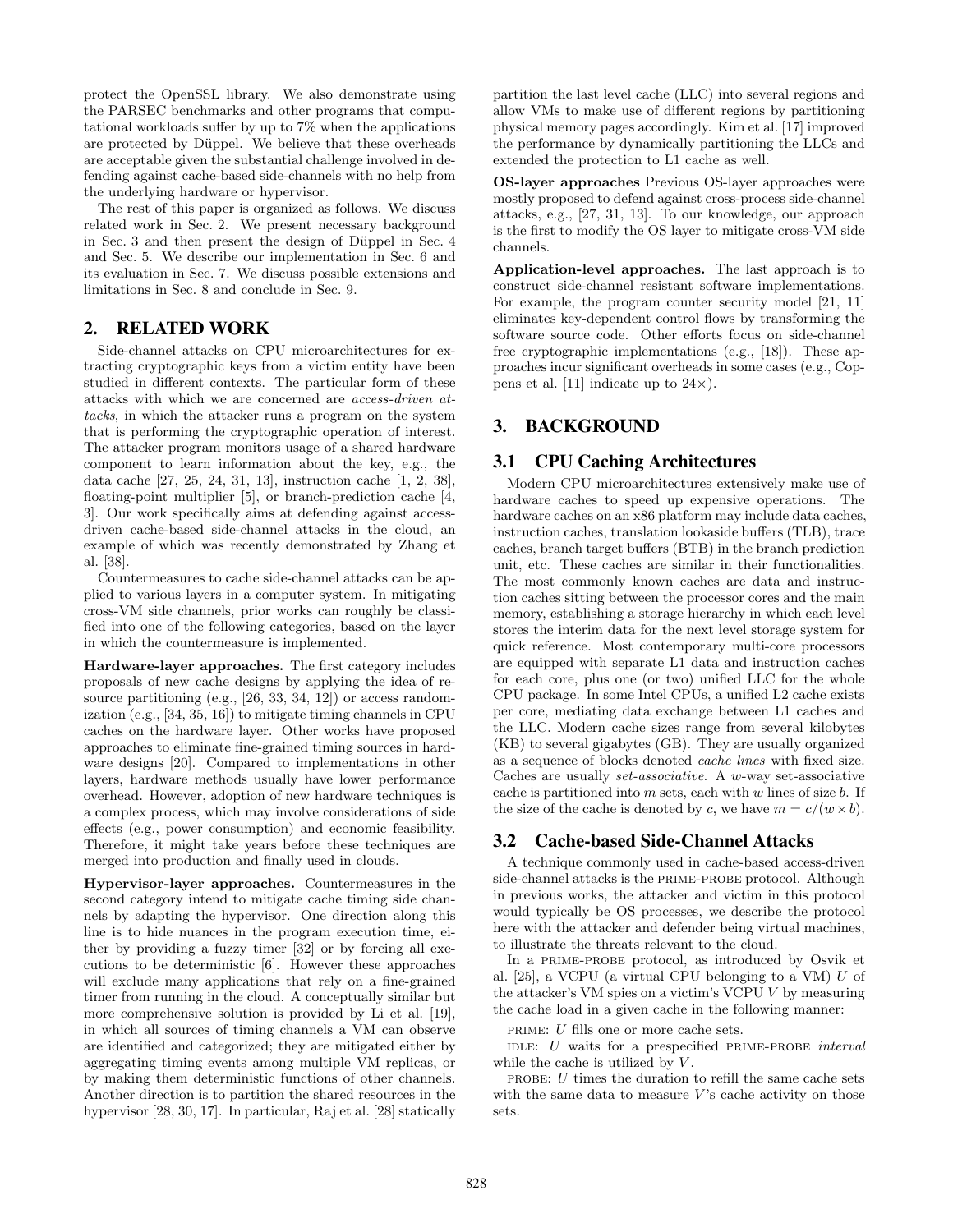Cache activity induced by V during the interval between  $U$ 's PRIME and PROBE will evict  $U$ 's data from the cache sets and replace them with  $V$ 's. This will result in a noticeably higher timing measurement in  $U$ 's PROBE phase than if there had been little activity from  $V$ . Of course, probing also accomplishes priming the cache sets (i.e., evicting all data other than  $U$ 's), and so repeatedly PROBing, with one PRIMEprobe interval between each probe, eliminates the need to separately conduct a prime step.

A CPU cache, in regard to side-channel attacks, is either time-shared by the attacker and victim, or simultaneously shared by the two entities. An example of a timeshared cache is the L1 cache in an SMT-disabled<sup>2</sup> processor, in which the cache is dedicated to a single CPU core and can only be shared by two threads running on the same core in turns. It has been shown in previous research that SMT facilitates CPU-based side channel attacks because two threads can simultaneously use CPU resources [27, 31, 1, 2, 4]. As most cloud infrastructures disable SMT for performance or security purposes (see Sec. 8.2), per-core caches in these environments are time-shared, and so Düppel focuses on defending against side channels in this case.

## 4. GOALS

The anticipated attack scenario is in public IaaS clouds, where the attacker has full control of a VM co-located with the Düppel-protected VM and is capable of exploiting percore caches as side channels to exfiltrate sensitive information. We assume the underlying CPU is based on x86 architecture and is not equipped with SMT. Such hardware configurations dominate modern public clouds. The two VMs in question may time-share the same CPU core, thus timesharing the L1 instruction cache, L1 data cache, the unified L2 cache (if any), BTBs, TLBs and other caching architectures in a CPU core. We further assume the attacker can obtain a copy of the software stack running in the Düppelprotected system and so can experiment with it to learn the cache behavior that it induces. The cloud provider controls the hypervisor, which operates as is—it neither facilitates the side-channel attacks nor does anything to thwart such threats.

In light of this threat model, we have the following goals for Düppel:

GOAL 1. Düppel should mitigate side-channel attacks via time-shared caches.

The implementation of Düppel that we develop here addresses side channels using the L1 (or, if any, L2) per-core caches, which are time-shared caches. The principles for addressing side channels in these caches should apply to addressing them in other time-shared caches, as well.

GOAL 2. Düppel should not require any hypervisor modification.

An important design principle of Düppel is to permit its adoption by cloud tenants on modern cloud infrastructures without any additional support from the cloud providers.

GOAL 3. Düppel should not require modifying applications or libraries.

Though many secrets that might be targeted in side-channel attacks are handled in applications and third-party linked libraries, the sheer number and diversity of applications and libraries makes modifying all of them an unattractive proposition. Instead, a goal for Düppel is to protect such secrets without modifications to these components. We therefore adopted the guest OS kernel as the (sole) location in which to implement our techniques.

GOAL 4. Düppel should induce little performance overhead.

To be used in practice, Düppel must impose little performance burden on the system. This may require Düppel to operate in different modes during its lifecycle.

## 5. CLEANSING TIME-SHARED CACHES

Because attacks on time-shared caches must involve cache probing via CPU preemption, the intuition behind Duppel ¨ is that a guest VM (and the OS that runs on it) can protect its own execution against side-channel attacks by adding noise to these caches very frequently so that side-channel readings by the attacker are confounded by noise added between PRIMES and PROBES.

## 5.1 Basic Design

Düppel employs periodic cache cleansing to mitigate side channels in time-shared caches, e.g., L1 data/instruction caches and unified, per-core L2 caches, if any. The principles for addressing these caches could be used to address branch predication caches, as well. The basic idea is illustrated in Fig. 1. As described in Sec. 3.2, PRIME-PROBE protocols on time-shared caches work as illustrated in Fig. 1(a): the attacker periodically preempts the victim's VCPU by gaming the hypervisor scheduler and then PROBEs the cache, which takes some time due to cache/memory access latency. After the attacker relinquishes the physical CPU, the victim VCPU is scheduled for a short period until the attacker preempts it again.

Periodic cache cleansing, as illustrated in Fig. 1(b), works by cleansing the time-shared cache (ideally) between the attacker's PROBEs. Specifically, cleansing involves Düppel itself PRIMing the cache in random order until all of the entries have been evicted. The cache cleansing process is accomplished by an kernel thread that is periodically invoked by Diippel.

Key to the success of this technique is a fine-grained resolution timer in the guest OS kernel that can be periodically triggered to execute cache cleansing. There are several possible timers that might be utilized for this purpose:

• Hardware Timers On x86 platforms, the hardware timers include the programmable interval timer (PIT), the local advanced programmable interrupt controller timer (Local APIC), the high precision event timer (HPET), and the advanced configuration and power interface (ACPI) power management timer. Performance monitoring units (PMU) can also be regarded as a type of hardware timer, since they can be set to trigger upon hardware events that occur with predictable rates. In modern IaaS clouds, e.g., Amazon EC2 and Rackspace, most guest VMs run on paravirtualized Xen platforms. However, in such settings, none of the above hardware timers can be set to trigger by a guest VM.

<sup>&</sup>lt;sup>2</sup>"SMT" is Simultaneous Multi-Threading, or HyperThreading in Intel's terminology.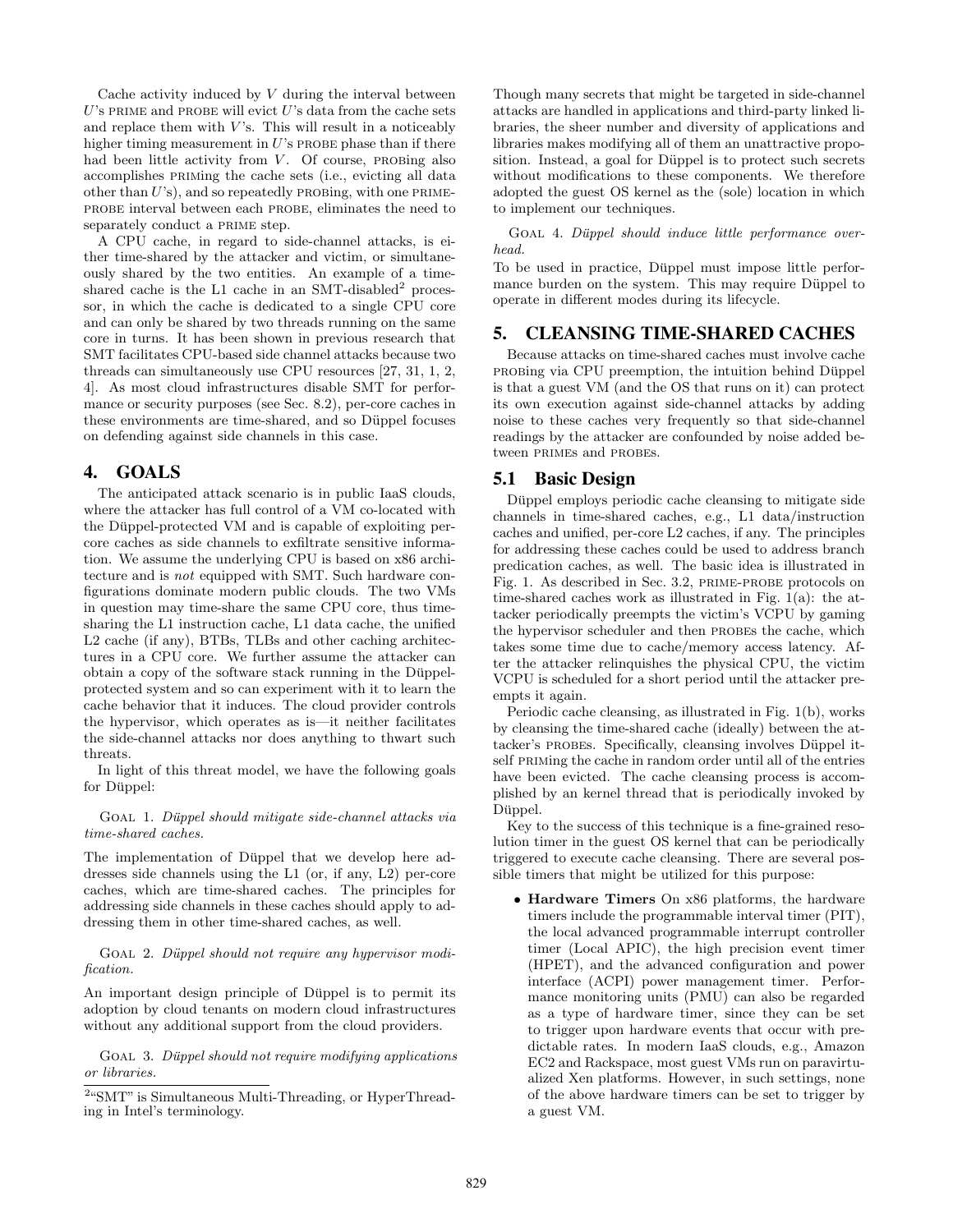

(a) Attackers exploits time-shared caches by preempting victim VCPUs.



(b) Periodic time-shared cache cleansing.

Figure 1: Attack and defense on time-shared caches

• Software Timers A software timer may be as complex as a Linux high-resolution timer (hrtimer) or as simple as a piece of code that busy loops and periodically invokes the execution of the timer handling code using interrupts. These interrupts can include network I/O interrupts and inter-processor interrupts (IPI), the latter of which was used by Zhang et al. [38]. In paravirtualized VMs, although IPIs are also virtualized (as are I/O interrupts), they offer more stable and shorter interrupt delays. The delay of an IPI timer can be as low as  $3\mu s$ , while that of the hrtimer is usually higher than 15 to  $20\mu$ s.

The timers used in Düppel are hrtimers and software timers generated by IPIs. Periodic cache cleansing activities can operate in two modes: sentinel mode and battle mode. The sentinel mode is used when frequent cache cleansing is not critical, and thus the interval between two cleansings can be longer—as long as Düppel can detect abnormal activities and switch to battle mode quickly. The hrtimers are employed in sentinel mode because it induces lower performance overhead (conforming to GOAL 4). The much more rapid IPI timers are used in the battle mode, where intervals between cache cleansings are required to be as short as possible and the performance overhead is less of a concern when under active side-channel attacks.

## 5.2 Optimizations

We discuss in this section a few design optimizations that reduce the performance impact of Düppel.

#### *5.2.1 Limiting the Protection Scope*

Düppel's periodic cleansing of the L1 cache impacts the performance of the victim's application. As such, ideally Düppel would be triggered only when necessary. Fortunately, we can limit the scope of protection by allowing the users of Düppel to define specific operations as sensitive so that cache cleansing is triggered only when sensitive operations run. For instance, in a TLS-protected web server, cryptographic routines in the OpenSSL library might be considered sensitive operations. The goal is to automatically enable Düppel when needed and disable Düppel when sensitive operations finish.

Düppel implements this mechanism by exploiting CPU page-level execution protections. Duppel first marks the memory pages that contain the instructions of the sensitive operations as non-executable. Thus every time these instructions are executed, page faults trigger Düppel. Then Düppel can disable the execution protection to prevent further page faults and start the cache cleansing timer to trigger cleansing each of the time-shared caches  $N$  times (Sec. 5.1). At the end of the N-th cleansing, the execution protection is re-enabled.

If  $N$  is very small, unfinished sensitive operations will trigger the page fault again to initiate another N timer interrupts, and the overhead of frequently changing pagelevel protections can be huge. If  $N$  is too big, Düppel will keep running after the sensitive operation ends. In our design, Düppel dynamically adjusts  $N$  with the following algorithms: N changes value in the range of  $[N_{min}, N_{max}]$ , each time by adding  $\Delta$ .  $\Delta$  may vary in the range of  $[\Delta_{min}, \Delta_{max}]$ and  $[-\Delta_{max}, -\Delta_{min}]$ . If the page fault takes place right after (i.e., no more than a threshold of  $L$  cycles) re-enabling execution protection,  $\Delta$  doubles if it was positive or becomes  $\Delta_{min}$  otherwise; if the page fault happens later than L,  $\Delta$ doubles in the negative direction or becomes  $-\Delta_{min}$ .

Alternative Approaches. Instead of exploiting page execution protection, another way to dynamically enable and disable Düppel is to modify the user level application. For example, to protect dynamically linked libraries, the most convenient way is to modify the procedure linkage table entries of the relevant processes so that every library call related to the protected library function will first go through a wrapper function. Similarly it is possible to use preloaded libraries to overwrite (to provide a wrapper for) the library routines. In order to protect sensitive operations in the executables, one either needs to instrument the functions in the executables or insert breakpoints and use ptrace to intercept SIGTRAP signals sent to the protected process. These approaches, however, violate Goal 3 and so are not adopted by Düppel.

#### *5.2.2 Skipping Unnecessary Cache Cleansings*

We further optimize Düppel to skip unnecessary cache cleansings. Before cleansing the L1 cache (and any other time-shared caches), Düppel first determines if the VCPU it is running on has been preempted since it last ran on the VCPU. If preemption took place, it then determines if the process interrupted by the current timer interrupt is related to the sensitive operations to be protected. If both answers are yes, Düppel will cleanse the cache; otherwise, it skips the cache cleansing step.

A paravirtualized Xen guest VM can detect VCPU preemption by exploiting shared data structures between the guest and the hypervisor. In particular, Xen uses a shared memory page that contains a value of the timestamp counter to help the guest VM keep track of the system time. The counter value is updated at every hypervisor context switch if it is different from the version stored in the hypervisor, which is only changed every one second. At the end of each cache cleansing, Düppel modifies the shared counter value by one, which compared to the 64-bit counter value is rather small. (Greater changes may confuse the guest OS.) The next context switch will force a change of the counter value, and therefore will be detected by Düppel. One caveat is that the guest can voluntarily relinquish the VCPU, as well, which occurs when the VCPU is idle or at certain points during VCPU setup. Düppel instruments the code locations at which the guest VM kernel issues hypercalls to relinquish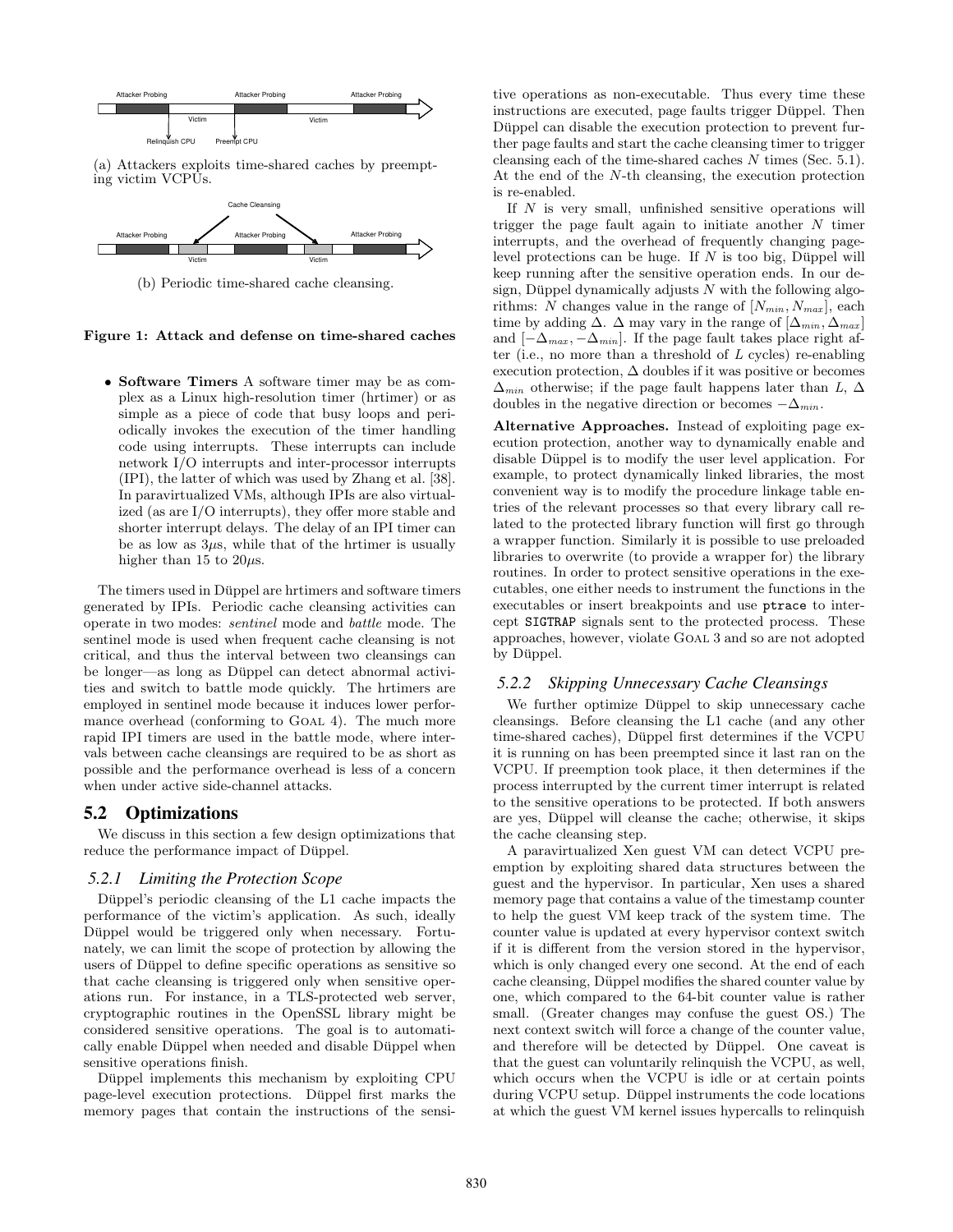the VCPU, to help distinguish voluntary context switches and VCPU preemptions.

# 6. IMPLEMENTATION

We implemented Düppel as a kernel component (1.4K) lines of C code) in paravirtualized Linux that runs on Xen guest virtual machines. Specifically, our prototype implementation modifies Linux kernel v2.6.32. It operates on both Xen 4.0 hypervisors in our lab setting and Xen 3.0 hypervisors (as reported) in Amazon Web Services.

Architecture. We provided an entry in the /proc file system which allows user-space tools to input user specified parameters to Düppel. These parameters include names of the protected applications and libraries. (It is currently possible to protect a subset or all of the libraries in one or multiple processes.) Our implementation extends the memory region management component of the Linux kernel to monitor the creation, deletion and splitting of the memory regions related to the protected applications and libraries. A list of pointers to these memory regions is maintained by Düppel. This list is adjusted dynamically by Düppel with the creation and termination of the protected processes. Read-Copy-Update (RCU) synchronization mechanisms are used to guarantee exclusive modifications and wait-free reads to this data structure with very low overhead. All memory pages belonging to the memory regions maintained in the list are disallowed to be executed by modifying the corresponding page table entries. This can be enforced by modifying the default page protection flags of the memory regions, which will be propagated to all newly mapped memory pages due to on-demand paging [9]. Although the same memory pages can also be mapped to other processes in the system, they can be executed normally since they have separate page tables.

We also instrumented the page fault handler so that every page fault goes through an additional check: faults caused by user-space execute accesses to pages that are already in memory are passed to Düppel to further examine if the faults take place in the protected memory regions. As such page faults are otherwise rare, the performance overhead caused by modifications to the critical page fault handling procedure is minimal.

Workflow of Düppel. The main logic of Düppel works as follows: Düppel traps the page faults caused by executing the protected memory regions, and it then enables the page execution for all pages belonging to the list of memory regions. Then it initiates the periodic cache cleansing. After  $N$  cleansings have been performed, Düppel stops and enables page-execution protection in the page tables, indicating the end of a protection epoch.

Additionally, a counter recording the times a VCPU is preempted is maintained by Düppel to determine in which mode it should operate cache cleansing, i.e., sentinel mode or battle mode (Sec. 5.1). If the counter is greater than a threshold—empirically determined as 10 in our evaluation (see Sec. 7)—Duppel enters the battle mode; otherwise it runs in sentinel mode. The counter is updated as an exponential moving average (or EMA) of the number of VCPU preemptions in the current and previous time epochs, with  $\lambda = 0.5$  where  $\lambda$  is a constant that determines the depth of memory of the EMA [15] . Each time epoch is roughly 1ms (rounded down to a number of CPU cycles that is a power



Figure 2: A token-based IPI synchronization algorithm.

of 2 for efficiency). Even if the attacker is aware of Düppel's parameters and refrains from preempting the victim (and so probing) less than 10 times per ms to cause Duppel to stay ¨ in sentinel mode, the L1 caches will nevertheless be cleansed at least 50 times per millisecond.

Cache cleansing modes and operations. When operated in sentinel mode, Düppel induces periodic timer interrupts and then tries to detect preemption (see Sec. 5.2.2) on all VCPUs. Once a preemption on a VCPU is detected, it sends an IPI to launch the next timer on that VCPU. As more preemptions are detected, Düppel enters battle mode, in which it will send IPIs to all the other cores that are available to process the IPI interrupts. The reason for sending IPIs to all such VCPUs (vs. only one) is to avoid cases where the VCPU being sent an IPI is not running (e.g., is preempted or out of credit to run), thereby causing the cache-cleansing interrupts to pause.

We implemented a token-based VCPU synchronization algorithm in Düppel (shown in Fig. 2) to avoid race conditions. An atomic variable serves as the token and one or more VCPUs simultaneously in the IPI context will try an atomic exchange to grab the token. So, only one VCPU will get it. After the cache cleansing job is done (or skipped), the VCPU with the token will try to send IPIs to all other VCPUs that have finished the last-round cache cleansing to pass along the token. As such, releasing tokens may not always be successful. Failure in passing the token or detection of another VCPU preemption at this point will force it to go over the cache cleaning cycle again. If the preemption counter goes below the threshold value, Düppel jumps back to sentinel mode.

# 7. EVALUATION

## 7.1 Security Evaluation

In this section, we report the results of our security evaluation of Duppel in a lab environment. Our lab testbed was ¨ equipped with a single-socket quad-core Intel Core 2 Q9650 processor with an operating frequency of 3.0GHz. It had two levels of caches: both L1 data and instruction caches were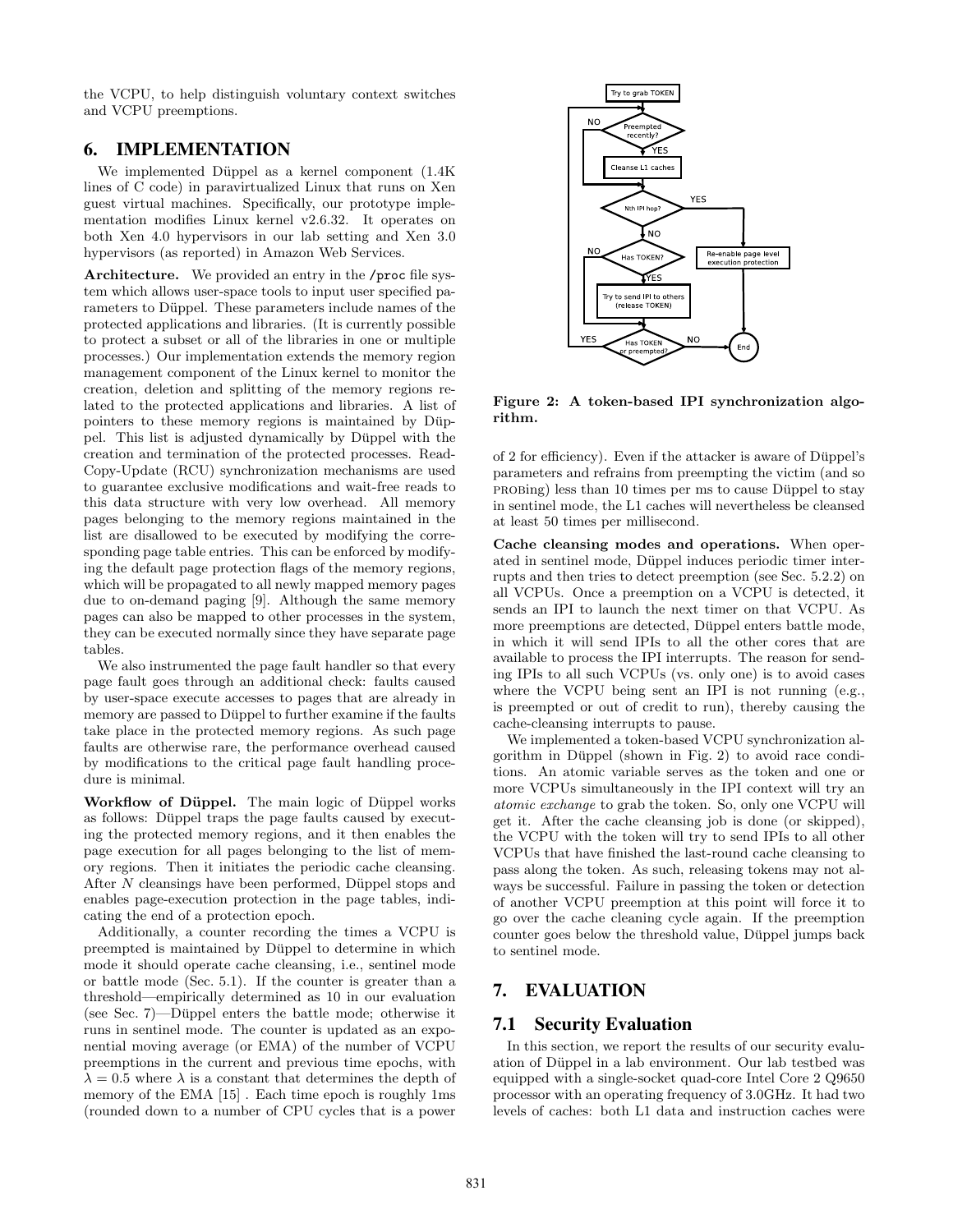8-way set-associative and 32KB in size; two 24-way 6MB unified L2 caches, each served two CPU cores. All caches had 64-byte cache lines. We ran a Xen 4.0 hypervisor on the hardware; Dom0, the management domain in Xen, was given a single VCPU.

To evaluate Düppel under attack, i.e., when it operates with the presence of a side-channel attacker, we assigned two VCPUs to the VM that ran Düppel, and two VCPUs to a co-resident attacker VM. We facilitated the attack by pinning the VCPUs to the physical cores so that one attacker VCPU and one Düppel VCPU shared the same L1 caches. Düppel was configured to cleanse both the L1 data cache and the L1 instruction cache.

#### *7.1.1 Attacking a "Dummy" Victim*

Victim. The "dummy" victim application in these experiments had two "dummy" functions composed of "nop" instructions. The instructions in each of them were mapped to different regions in the L1 instruction cache, occupying all cache lines in several cache sets. The victim application executed in a loop, alternating between these two functions. As such, the victim had distinguishable access patterns in the L1 instruction cache—all cache sets associated with the two functions were thoroughly evicted while other cache sets were almost entirely untouched.

Attacker. We leveraged the side-channel attack code of Zhang et al. [38], which exploits IPIs to periodically preempt the victim VCPU and prime-probe the L1 instruction cache to collect timing results from each cache set. The two VCPUs in the attacker's VM have different roles: the IPI VCPU keeps looping and periodically sends IPIs to the attacker VCPU. The attacker VCPU is otherwise idle and only executes cache probing functions when triggered by receiving IPIs. The interval between two consecutive IPIs sent to the attacker VCPU is determined by the attacker, and is varied in our experiments as a tuned parameter. Each cache probing takes about 42000 CPU cycles (roughly  $14\mu$ s), and one hypervisor context switch takes about 600 cycles. The IPI intervals, therefore, are the desired prime-probe intervals plus the time required for probing and context switches. Longer IPI intervals will give more chances to the victim to run, but multiple functions may run in the same primeprobe interval, leaving the cache too noisy to interpret. Shorter IPI intervals may cause more than one IPI to be delivered at the same time, making the PRIME-PROBE protocol fail. The range for the attacker's IPI interval that we evaluated was from 50000 CPU cycles to 90000 cycles.

Effectiveness of cache cleansing. Our first attempt in evaluating the effectiveness of Düppel's cache cleansing was to measure the fraction of cache lines not evicted by Düppel prior to the attacker probing the cache. Information leaks can happen either when Düppel is not run between the attacker's PRIME and PROBE, or when Düppel is run but it does not have enough time to cleanse the entire cache before being preempted by the attacker. The results of our tests are shown in Fig.  $3(a)$ . From the graph, we can see that when the attacker chooses a long IPI interval (>70000 cycles) or a short IPI interval (<65000 cycles), the potential information leak is minimal.

When the attacker's IPI interval is short  $( $65000 \text{ cycles}$ ),$ contention may result in IPIs issued by Düppel being significantly delayed or even "starved" by the attacker. How-



(a) Average fraction of cache potentially occupied by victim application data upon preemption



(b) IPI intervals during which the victim application executed at all

#### Figure 3: Cache cleansing effectiveness under different attacker IPI intervals.

ever, recall that Düppel is designed to repeatedly cleanse the cache if it detects preemption; so even with less frequent IPI interrupts, Duppel will still consume most of the CPU ¨ time in cache cleansing to make sure the victim secret is not leaked through side channels. With longer IPI intervals  $($ >70000 cycles), the IPIs issued by Düppel will be delivered on time and Düppel is able to finish the cache cleansing without being preempted, thus allowing the victim to run normally while being protected. However, when the IPI interval is between 65000 and 70000 cycles, Düppel only gets to cleanse a fraction of the cache before being preempted. This is the worst-case scenario for Düppel's protection scheme. Fig. 3(b) also helps illustrate this phenomenon. The y-axis in this figure is the fraction of attacker's prime-probe trials in which the victim application ran at all.

In the worst case, when the attacker's IPI interval is 66000 CPU cycles, about 25% of the cache lines are not evicted by Düppel but might contain victim application data. This provides the opportunity for some information leakage to the attacker, but the risk is far less than in the absence of Düppel. Fig. 4 shows the attacker's cache readings from the prime-probe trials in this case. Each column in the heatmap represents the cache set indicated on the x-axis; the y-axis is the index of prime-probe readings. In Fig. 4(a) we can see that without Düppel, the attacker can easily observe the cache pattern (the alternating cache usage on the left) of the victim application. In contrast, even with 25% of the cache lines possibly containing victim application data not evicted by Düppel, as shown in Fig.  $4(b)$ , the victim's cache patterns are substantially obfuscated.

More quantitatively, in this worst-case scenario we measured the difference, for each cache set, of the average PROBE results (averaged over 100000 prime-probe trials) for that cache set when one dummy function ran versus the aver-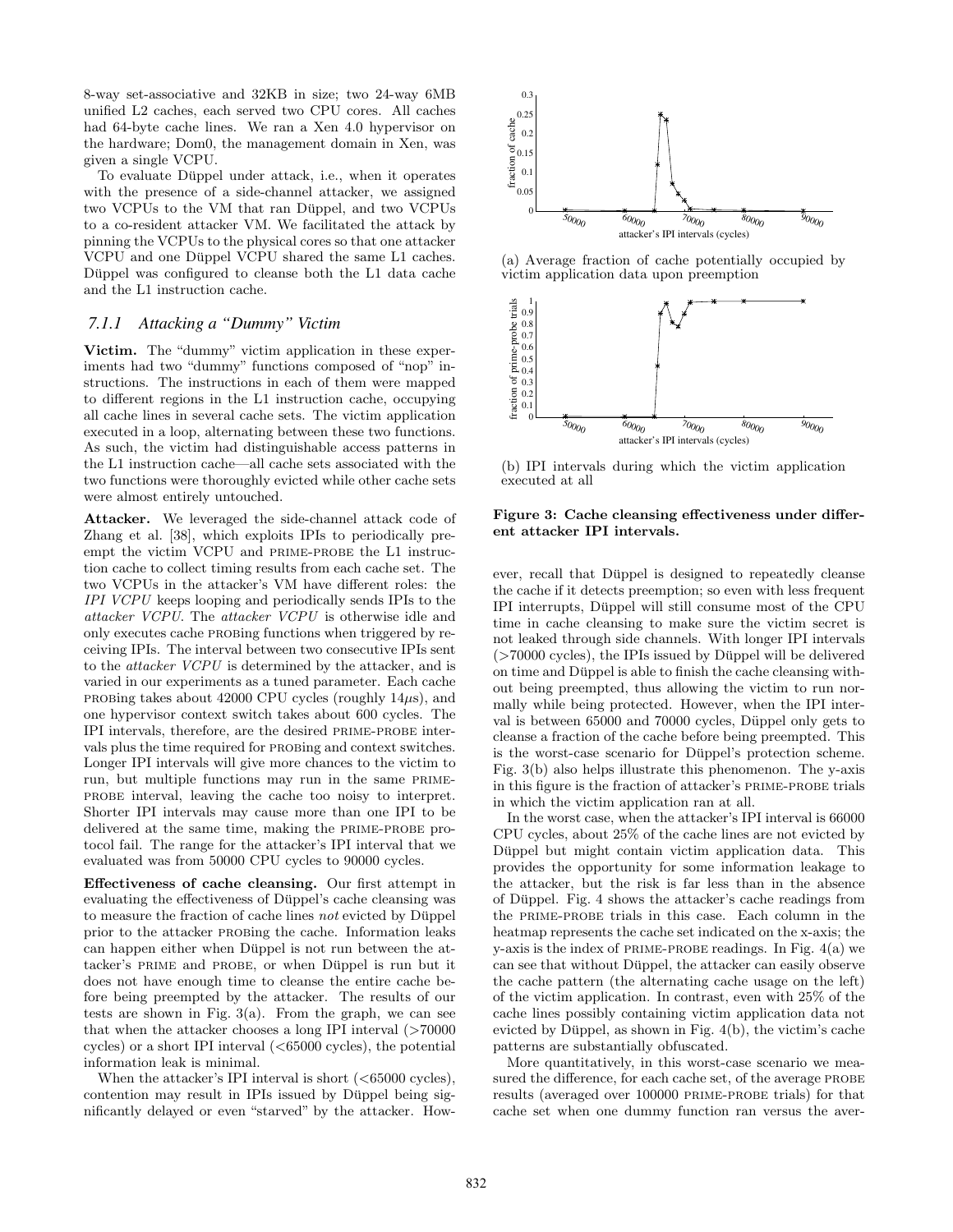

 $(b) w/D$ üppel

Figure 4: Attacker's view of L1 instruction cache timings. The x-axis represents the cache sets; the y-axis represents the attacker's prime-probe trials. The darker the cell in the heatmap, the longer it takes the attacker to probe the cache.

age for that cache set when the other dummy function did. Without Düppel enabled, this difference-per-cache-set, averaged over all cache sets, was 32.7 cycles with a standard deviation of 13.2 cycles. However, cache sets to which one or the other dummy function mapped clearly divulged which dummy function had executed, exhibiting a difference-percache-set up to 190 CPU cycles — almost 12 standard deviations above the mean. (By comparison, the maximum difference-per-cache-set among cache sets not associated with either dummy function was only  $22$  cycles.) With Düppel enabled, the difference-per-cache-set, averaged over all cache sets, was 3.3 cycles with a standard deviation of 2.1 cycles. Among those cache sets to which either dummy function mapped, the maximum difference-per-cache-set dropped to 8 cycles, which is less than three standard deviations above the mean and, moreover, even less than the maximum differenceper-cache-set among cache sets not associated with either dummy function (which stayed basically unchanged from the Düppel-disabled case). In this respect, Düppel brought the timings of the cache sets occupied by the dummy functions largely "in line" with the timings of other cache sets.

#### *7.1.2 Case Study: Square and Multiply*

As a case study, we examined the victim application attacked by Zhang et al. [38], namely the modular exponentiation implementation in the libgcrypt v.1.5.0 cryptographic library, which uses a textbook square-and-multiply algorithm. In this attack, the goal of the attacker was to extract a secret exponent used in this routine by probing the L1 instruction cache to infer the sequence of squares and multiplies executed. Here we focus on the accuracy of the first stage of the Zhang et al. attack, which involves classification of prime-probe timing vectors using a three-class support vector machine (SVM) — one class for "square", one for "multiply", and one for "other". While subsequent stages of the attack pipeline can filter out a small rate of misclassifications, a reasonably accuracy of the SVM classifications is necessary for the attack to work.

| Square<br>Multiply<br>Other |                                                                           | Classification<br>Square Multiply<br>$1740(0.84)$ 43 (0.02) 298 (0.14)<br>$14(0.01)$ 2213 $(0.94)$                                | Other<br>123(0.05) |
|-----------------------------|---------------------------------------------------------------------------|-----------------------------------------------------------------------------------------------------------------------------------|--------------------|
|                             | $272(0.05)$ $225(0.04)$ 5072 (0.91)<br>(a) $w/o$ Düppel<br>Classification |                                                                                                                                   |                    |
| Square<br>Multiply<br>Other | (b) w/ Düppel                                                             | Square Multiply<br>$26(0.01)$ 699 (0.39) 1055 (0.59)<br>$26(0.01)$ 938 $(0.48)$ 987 $(0.51)$<br>86 (0.01) 3367 (0.54) 2816 (0.45) | Other              |

Figure 5: Confusion matrix of SVM classification in tests in Sec. 7.1.2.

Training the SVM was performed using the same approach as taken in the Zhang et al. work. In particular, to collect data for training, the "victim" repeatedly performed modular exponentiations, while informing the data collector via shared memory when it begins or ends a square or multiply. In this way, the data collector could associate its PROBE results of the L1 instruction cache with the ground-truth operation that was being performed when the PROBE was performed. Like Zhang et al. [38] we used a linear kernel in the SVM classifier. In each experiment, the SVM was trained with the labeled 90000 prime-probe results and then tested on an additional 10000 prime-probe results.

Fig. 5 shows the confusion matrix that resulted from an experiment in which both training and testing were conducted with Düppel disabled (Fig.  $5(a)$ ) and one in which both training and testing were conducted with Düppel enabled (Fig.  $5(b)$ ). With Düppel disabled, the SVM classifies the testing probe results with accuracy over 90%, which is well enough in our experience to enable the subsequent stages of the Zhang et al. attack. When Düppel is enabled, however, the SVM classification fails badly with an accuracy of only about 38%. In our experience, continuing the Zhang et al. attack from this point would be extremely difficult. This is, of course, not a proof that no exploitable side-channel still exists, and it is conceivable that a persistent and adaptive attacker could still make progress; however, we believe that Düppel should substantially increase the complexity of doing so.

## 7.2 Performance Evaluation

We conducted the performance evaluation of Düppel primarily in a public cloud environment, Amazon Web Services. The specification of processors in the Amazon EC2 cloud environment was not of our own choice. But through cpuid instructions, we determined that the platform was equipped with two 2.4GHz Intel Xeon E5645 processors, each of which had six cores per package with hyper-threading supported but disabled. Its L1 data caches were 32KB, 8-way setassociative; L1 instruction caches were also 32KB but with only 4 ways. One 8-way unified L2 cache was dedicated to each core, with 256KB capacity. Additionally, it had one 12MB 16-way L3 cache per CPU package. All caches had 64-byte cache lines. The shared info pages [10, Ch. 3] reported the Xen version to be xen-3.0-x86\_64. The number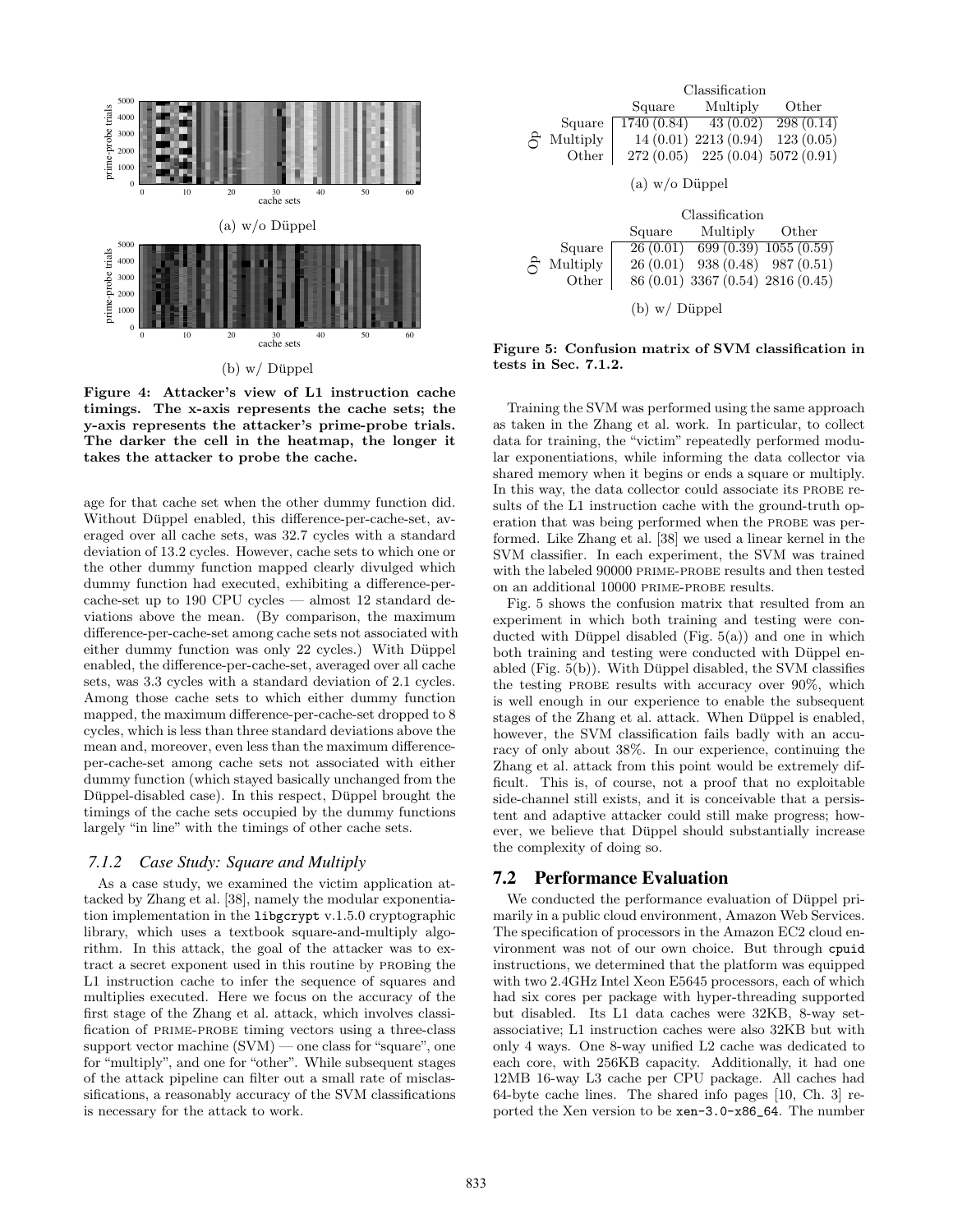

Figure 6: Düppel's overheads for file download latency with different file sizes. Labels on top of the bars represent the baseline latency (without Düppel) in ms.

of Dom0 VCPUs was unknown. As in the lab settings, we implemented Düppel in Linux kernel  $v2.6.32$  in the cloud. Duppel was configured to protect the L1 caches and the unified L2 cache.

#### *7.2.1 Securing TLS Libraries*

In the following experiments we evaluate the performance overhead of Düppel when protecting apache2 processes and the OpenSSL library (libcrypto.so) to which they were linked. We are particularly interested in preventing side channel attacks against the cryptographic operations provided by libcrypto.so during the Transport Layer Security (TLS) protocol used in https connections. We ran an apache 2.2.24 web server with libcrypto.so version 1.0.0. We ran the web server in one VM in the EC2 cloud and ran the client in another VM in the same availability zone in order to minimize network latency.

File download latency Fig. 6 shows results of an experiment to test the impact of Düppel on file download latency. We ran apache bench on the client and requested static pages with varying file sizes. The results reported are average values of 10000 requests for each file size. These experiments show that the impact of Düppel on file download latency was less than 4% in the worst case.

File download throughput Fig. 7 shows the file download throughput degradation induced by Düppel in our web server experiments. In these experiments, we used another web server performance measurement tool, httperf [22], to produce the largest rate of requests for a 177-byte file (the default index.html file installed with apache2) for which the server could keep up. In order to saturate a server with 2 VCPUs, the requests were sent from 2 clients running httperf from distinct machines in the same availability zone in AWS; for the 4-VCPU server, 4 clients were employed in the test. Only one request was issued per connection and the SSL sessions were not reused. The timeout value for which httperf waited for the server's response was set to 1s. We confirmed by running the top utility that at its saturation point the server was CPU-bound; the throughput and server CPU usage both reached their limits simultaneously. Thus the throughput degradation was actually caused by Düppel rather than other factors. As this figure illustrates, the maximum throughput of the 2-VCPU server dropped from 267.1 replies per second to 258 replies per second, yielding a degradation of 3.4%. In the 4-VCPU case, the server's maximum throughput dropped only 1.4%, decaying from 545.3



Figure 7: File download rate in replies per second with different requests per second, with and without Düppel.



Figure 8: Runtime overhead of Düppel for different applications. Labels on top of the bars represent the baseline runtime (without Düppel) in seconds.

replies per second to 537.7 replies per second. In all cases, the throughput overheads induced by Düppel were modest.

Local experiments We repeated the above file download latency and throughput experiments in a more controlled environment in our lab. In these tests, the clients and server were connected through a 1Gb/s LAN. The qualitative results shown in Fig. 6 and Fig. 7 persisted in our local tests, e.g., with an induced latency degradation by Düppel of at most 3% and a throughput degradation of at most 2.1%.

#### *7.2.2 Securing Other Applications*

We also evaluated Düppel in protecting other applications. We first picked three applications, blackscholes, canneal and dedup, from the PARSEC benchmarks [7, 8] to simulate different types of applications. blackscholes simulates financial analysis and, in particular, calculates the prices of a portfolio of options using Black Scholes partial differential equations. canneal uses cache-aware simulated annealing to design chips that minimize routing costs. dedup is short for "deduplication," which is a compression approach that combines global and local compression in order to obtain a high compression ratio. We selected these benchmark applications to represent CPU-bound applications with different amounts of memory and cache usage. The inputs to these benchmarks were native (see [8]) and the number of threads was the same as the number of VCPUs in the VM. We specified the entire executables to be sensitive, and so Düppel was always enabled while the programs were running.

In addition, we selected three applications that involve cryptographic operations, which are more likely to be of interest to attackers: GnuPG, encfs, and scp. GnuPG is part of the GNU project and implements the OpenPGP stan-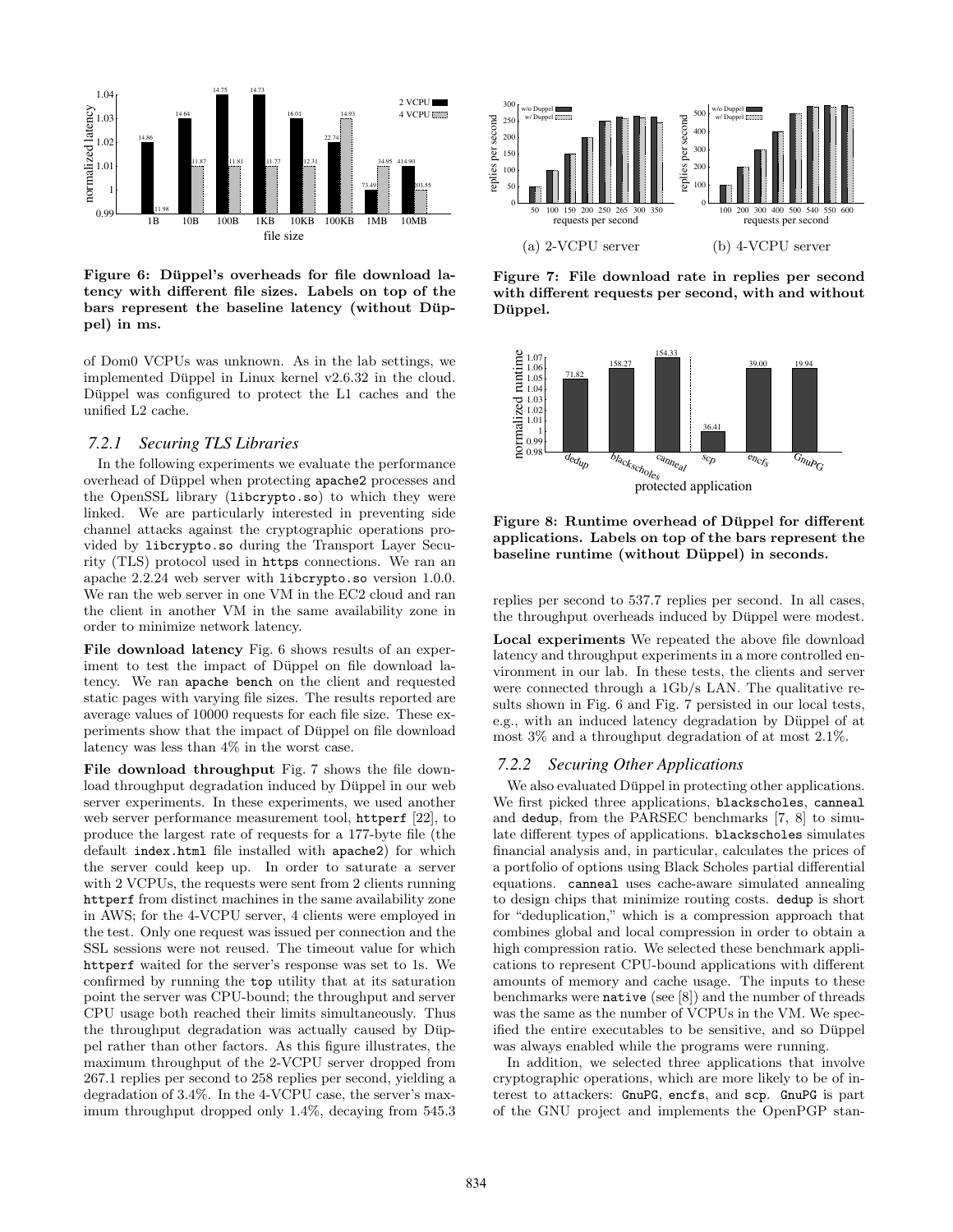

Figure 9: Victim VCPU preemptions per ms (exponential moving average) induced by co-located application in lab.

dard. We evaluated the time for it to decrypt a 1GB file encrypted using ElGamal encryption, with Düppel specified to protect libgcrypt.so. encfs is an encrypted filesystem in userspace. By encrypting a 1GB file, we evaluated the runtime of its file-encryption procedure with Düppel protecting its libcrypto.so library. scp is a network data transfer protocol built on top of secure shell (ssh). We transferred a 1GB file using scp to evaluate the latency overhead due to Düppel, again configured to protect libcrypto.so. All experiments above were run 10 times (except for dedup which was run 30 times due to large variance) on a 2-VCPU server in the AWS cloud. The average runtime degradations are shown in Fig. 8. As can be seen there, Düppel induced less than 7% performance overhead in all cases.

#### *7.2.3 Sentinel/Battle Mode Switching*

As described in Sec. 5.1 and Sec. 6, a switch from sentinel mode to battle mode occurs whenever the moving average of the number of VCPU preemptions per millisecond exceeds an empirically determined, fixed threshold of 10 in our prototype. We developed a set of experiments to examine if this threshold will trigger spurious mode switches when colocated with regular, benign applications. In particular, we employed techniques similar to that described in Sec. 5.2.2 to detect VCPU preemptions. Instead of trying to detect a VCPU preemption during each timer interrupt, we tested VCPU preemptions in a loop so that every preemption was captured. We first ran experiments in our local testbed in which an application running on another VM (with only one VCPU) was pinned to share a core with the VM in which we counted preemptions. As such, the number of VCPU preemptions caused by the benchmark application on the shared CPU core was counted. Fig. 9 illustrates the boxplot of the number of VCPU preemptions per millisecond (exponential moving average), where each box shows the first, second and third quartiles, each whisker extends to cover points within  $1.5\times$  the interquartile range, and outliers are marked with plus signs  $(4)$ . As shown, these benchmark applications rarely caused the exponential moving average of VCPU preemptions to exceed the threshold of 10; e.g., the apache2 web server induced a false alarm rate of 3% and all other benchmarks induced no false alarms. It is worth noting that in this test the apache2 web server had been saturated already.



Figure 10: Performance overhead (averaged over five runs) when under prime-probe attacks on L1 instruction caches,  $w/$  and  $w/$ o Düppel.

We also ran experiments in the Amazon EC2 cloud, specifically on four distinct instance types ("m1 medium", "m1 large", "m1 xlarge" and "c1 large") in each of three different availability zones in the US East region ("us-east-1a", "useast-1c" and "us-east-1d"). The experiments were conducted from 8:00am Aug 10, 2013 to 8:00am Aug 11, 2013. Since we had no knowledge of the applications co-located with our VMs in the cloud, we assumed that the co-resident VMs and their applications were "benign" in terms of side channels. In these tests, the maximum false alarm rate witnessed on any of these machines was  $8.22 \times 10^{-6}$ .

#### *7.2.4 Performance Overhead When Being Attacked*

Cache-based side-channel attacks, especially on the L1 cache, are essentially also performance degradation attacks. Moreover, Düppel will further degrade the whole system's performance when being attacked. In Fig. 10 we show the results of our lab evaluation of the runtime overhead on blackscholes, canneal and dedup benchmarks under sidechannel attacks on the L1 instruction caches, with and without Düppel. The victim was pinned to run only on the core being attacked for these tests. As can be seen in the figure, the attacker alone degraded the victim's performance by up to two orders of magnitude, and Düppel only compounded that cost. Suffering such a denial-of-service may be preferable to succumbing to side-channel attacks. Moreover, since VCPUs are usually not pinned in real clouds, the duration of such a denial-of-service can be expected to be short.

## 8. DISCUSSION

## 8.1 Extensions of Düppel

Extension to other cache side channels. In principle, Düppel can defend against side-channel attacks on other types of time-shared caches, as well. For instance, the BTB and TLB can be cleansed together with L1 caches. However, BTB attacks were only demonstrated in non-virtualized systems, while cross-VM attacks on TLBs are unlikely because TLBs are flushed on context switch.

Extension to other clouds. Duppel can be implemented in the guest OS for cloud platforms other than Amazon, as well, as long as the virtualization substrate supports paravirtualized Xen guests and customized OS kernels. We expect Düppel to also work on Rackspace and GoGrid, for example.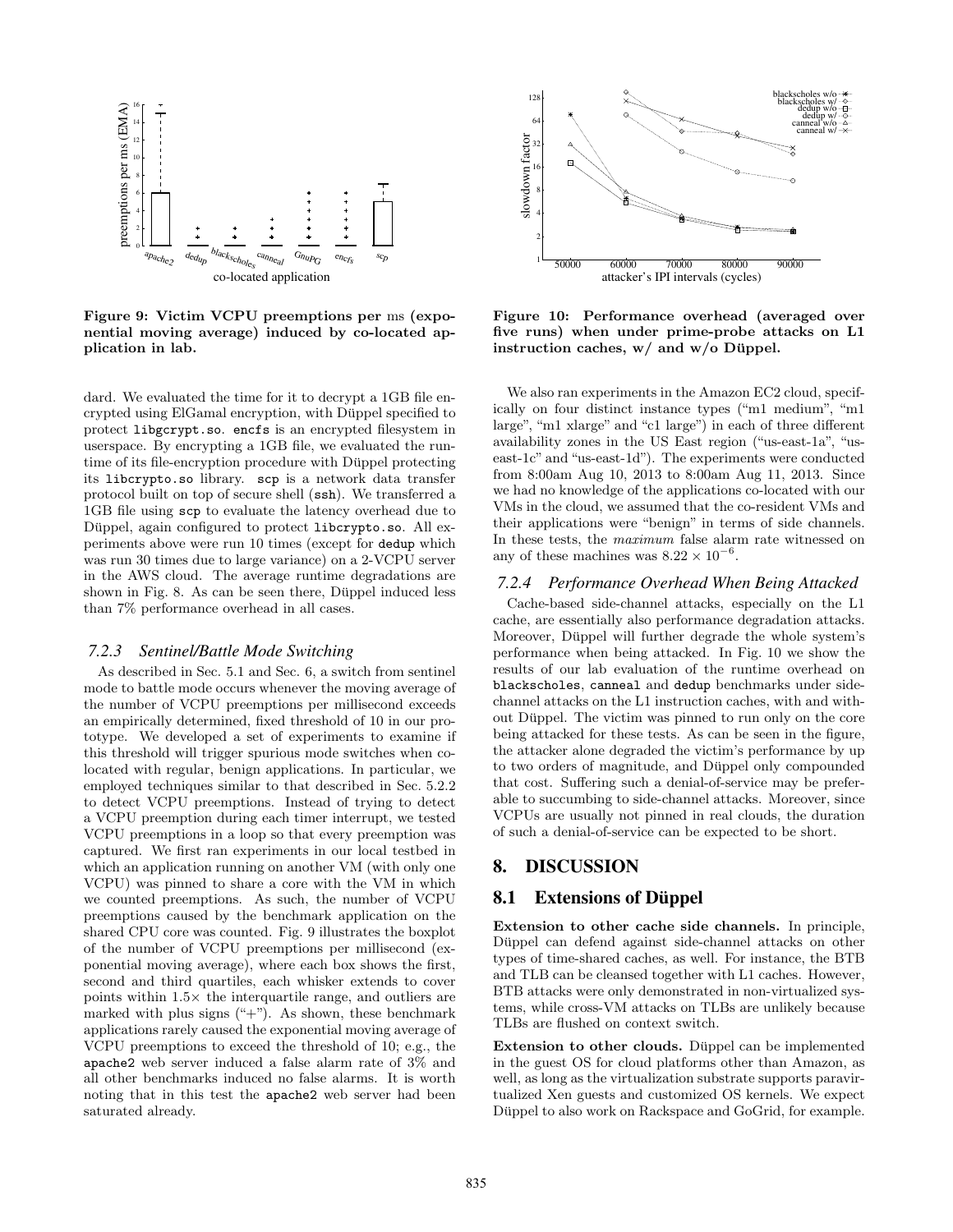Extension to kernel routines. Düppel can be extended to protect sensitive operations in the guest OS kernel, as well. The difficulty, however, is that the Linux kernel is monolithic, and so the code and data memory sections of kernel routines are not cleanly separated from the rest of the kernel. Düppel will have to look for all memory pages that contain kernel routines and mark them as non-executable.

## 8.2 Limitations

SMT-enabled cloud platforms. When SMT is enabled on processors, some time-shared caches can become simultaneously shared caches (e.g., L1 caches). Düppel may not be effective in this case. However, from our previous experience [38], as well as prior documented evidence [27, 25], SMT-enabled CPUs are more vulnerable to side-channel attacks. Moreover, as clouds often charge by CPU computing units, with SMT-enabled cores the estimated computing units per VM would become unreliable if more than one VCPU shared the same CPU core at the same time. Therefore, we anticipate that cloud providers will not enable SMT in production clouds for both security and accounting considerations.

The simultaneously shared caches. A simultaneously shared cache, e.g., the last level cache, might also be targeted by side-channel attacks. Again, Düppel does not address this possibility. Compared with time-shared caches, probing simultaneously shared caches can be done without VCPU preemption and with frequencies limited only by the cache and memory access latencies and the sizes of the caches utilized. Although fine-grained cache observations are possible in such situations, the challenges that attackers face to extract sensitive information may be prohibitive. The first challenge stems from the fact that most LLCs are physically indexed. As such, attackers must have prior knowledge of the physical addresses of the memory regions of the victim application [23], which is usually allocated dynamically and may vary each time it is run. Second, exploiting last level caches when the victim and attacker run on different cores can be sensitive to cache coherence properties. For example, probing on an LLC in an exclusive caching hierarchy (as compared with inclusive caches) will not invalidate contents in the lower-level caches of another core. As such, the victim's activity may be hidden in lower level caches and never leaked to the last level cache at all. Moreover, to our knowledge, last level caches in the processors used in cloud platforms usually serve more than two cores; in this case, side-channel observations are subject to more background noise from cores that are not running the victim application. We believe for these reasons, sidechannel attacks in simultaneously shared caches in virtualized SMP environments have been limited so far to extracting only coarse information [29] or have needed to leverage additional hypervisor features (e.g., sharing memory pages between the victim and attacker VMs [36]).

## 9. CONCLUSION

In this paper, we presented Düppel, a system to mitigate cache side channels in public clouds by retrofitting commodity operating systems. Duppel cleanses time-shared caches (e.g., per-core L1 and L2 caches) to confound side channels through them. We detailed our implementation of Düppel in Linux for paravirtualized Xen, demonstrated the

security effectiveness of our prototype in tests on lab machines, and evaluated the performance impact of our prototype on a public cloud. To our knowledge, Düppel is the first general and efficient technique to enable tenants to defend themselves from cache-based side-channel attacks in public clouds, without help from the hypervisor or cloud operator.

## 9.1 Acknowledgements

We thank Dr. Weidong Cui and the anonymous reviewers for suggestions that led to improvements to this paper. This work was supported in part by NSF grants 0910483 and 1330599, the Science of Security Lablet at North Carolina State University, a gift from VMWare and Google PhD Fellowship to Yinqian Zhang.

# 10. REFERENCES

- [1] O. Aciicmez. Yet another microarchitectural attack: Exploiting I-cache. In Proceedings of the 2007 ACM Workshop on Computer Security Architecture, pages 11–18, 2007.
- [2] O. Aciiçmez, B. B. Brumley, and P. Grabher. New results on instruction cache attacks. In Proceedings of the 12th International Conference on Cryptographic Hardware and Embedded Systems, pages 110–124, 2010.
- [3] O. Aciiçmez, S. Gueron, and J.-P. Seifert. New branch prediction vulnerabilities in openSSL and necessary software countermeasures. In Proceedings of the 11th IMA International Conference on Cryptography and Coding, pages 185–203, 2007.
- [4] O. Aciiçmez, C. K. Koç, and J.-P. Seifert. On the power of simple branch prediction analysis. In Proceedings of the 2nd ACM Symposium on Information, Computer and Communications Security, pages 312–320, 2007.
- [5] O. Aciicmez and J.-P. Seifert. Cheap hardware parallelism implies cheap security. In Proceedings of the Workshop on Fault Diagnosis and Tolerance in Cryptography, pages 80–91, 2007.
- [6] A. Aviram, S. Hu, B. Ford, and R. Gummadi. Determinating timing channels in compute clouds. In Proceedings of the 2010 ACM Cloud Computing Security Workshop, pages 103–108, 2010.
- [7] C. Bienia, S. Kumar, J. P. Singh, and K. Li. The PARSEC benchmark suite: Characterization and architectural implications. In Proceedings of the 17th International Conference on Parallel Architectures and Compilation Techniques, Oct. 2008.
- [8] C. Bienia and K. Li. PARSEC 2.0: A new benchmark suite for chip-multiprocessors. In Proceedings of the 5th Workshop on Modeling, Benchmarking and Simulation, June 2009.
- [9] D. Bovet and M. Cesati. Understanding The Linux Kernel. Oreilly & Associates, 2005.
- [10] D. Chisnall. The Definitive Guide to the Xen Hypervisor (Prentice Hall Open Source Software Development Series). Prentice Hall PTR, Nov. 2007.
- [11] B. Coppens, I. Verbauwhede, K. D. Bosschere, and B. D. Sutter. Practical mitigations for timing-based side-channel attacks on modern x86 processors. In Proceedings of the 30th IEEE Symposium on Security and Privacy, pages 45–60, 2009.